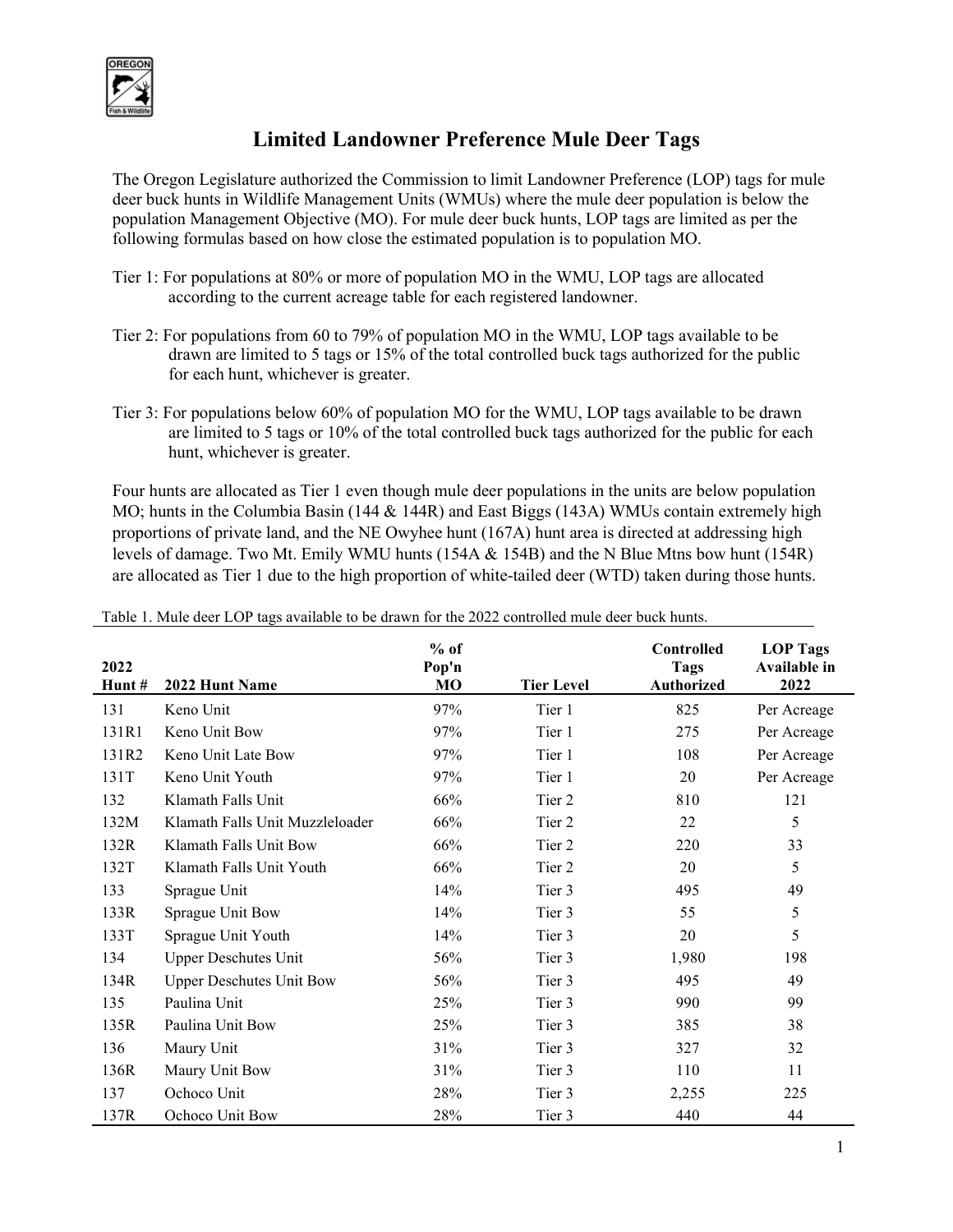OREGON

|       |                                | $%$ of         |                        | Controlled        | <b>LOP Tags</b>  |
|-------|--------------------------------|----------------|------------------------|-------------------|------------------|
| 2022  |                                | Pop'n          |                        | <b>Tags</b>       | Available in     |
| Hunt# | 2022 Hunt Name                 | M <sub>O</sub> | <b>Tier Level</b>      | <b>Authorized</b> | 2022             |
| 138   | Grizzly Unit                   | 45%            | Tier 3                 | 856               | 85               |
| 138R  | <b>Grizzly Unit Bow</b>        | 45%            | Tier 3                 | 770               | 77               |
| 139   | Metolius Unit                  | 70%            | Tier 2                 | 220               | 33               |
| 139M  | Metolius Unit Muzzleloader     | 70%            | Tier 2                 | 21                | 5                |
| 139R1 | Metolius Unit Bow              | 70%            | Tier 2                 | 264               | 39               |
| 139R2 | Metolius Unit Late Bow         | 70%            | Tier 2                 | 15                | 5                |
| 140   | Maupin Unit                    | 41%            | Tier 3                 | 440               | 44               |
| 141A  | Hood-White River               | 64%            | No Private, No LOP     | 83                | $\boldsymbol{0}$ |
| 141B  | White River Unit No. 1         | 64%            | Tier 2                 | 1,210             | 181              |
| 141C  | White River Unit No. 2         | 64%            | Special Opportunity    | 10                | 5                |
| 141M  | Hood- N White Rvr Muzzleloader | 64%            | Tier 2                 | 22                | 5                |
| 141R  | Hood - White Rvr Bow           | 64%            | Tier 2                 | 605               | 90               |
| 141T  | The Dalles Watershed Youth     | 64%            | No Private, No LOP     | 7                 | $\boldsymbol{0}$ |
| 142A  | Hood Unit No. 1                | 97%            | Tier 1                 | 495               | Per Acreage      |
| 142B  | Hood Unit No. 2                | 97%            | Special Opportunity    | 10                | 5                |
| 143A  | E Biggs                        | 46%            | Exception, High % Prvt | 770               | Per Acreage      |
| 143B  | W Biggs                        | 180%           | Tier 1                 | 763               | Per Acreage      |
| 143C  | John Day Canyon                | 180%           | Special Opportunity    | 20                | 5                |
| 144   | Columbia Basin Unit            | 55%            | Exception, High % Prvt | 1,980             | Per Acreage      |
| 144R  | Columbia Plateau Bow           | 55%            | Exception, High % Prvt | 440               | Per Acreage      |
| 145   | Fossil Unit No. 1              | 63%            | Tier 2                 | 1,760             | 264              |
| 145A  | Fossil Unit No. 2              | 63%            | Special Opportunity    | 10                | 5                |
| 145M  | Flatiron Muzzleloader          | 63%            | No Private, No LOP     | 66                | $\mathbf{0}$     |
| 145R  | <b>Fossil Unit Bow</b>         | 63%            | Tier 2                 | 275               | 41               |
| 146   | Murderers Cr Unit              | 74%            | Tier 2                 | 880               | 132              |
| 146R  | Murderers Cr Unit Bow          | 74%            | Tier 2                 | 737               | 110              |
| 147   | Northside Unit                 | 20%            | Tier 3                 | 880               | 88               |
| 147R  | Northside Unit Bow             | 20%            | Tier 3                 | 770               | 77               |
| 148   | Heppner Unit No. 1             | 50%            | Tier 3                 | 2,610             | 261              |
| 148A  | Heppner Unit No. 2             | 50%            | Special Opportunity    | 10                | 5                |
| 148M  | Ditch Cr Muzzleloader          | 50%            | No Private, No LOP     | 154               | $\boldsymbol{0}$ |
| 148R  | Heppner Unit Bow               | $50\%$         | Tier 3                 | 1,210             | 121              |
| 149   | Ukiah Unit                     | 41%            | Tier 3                 | 1,485             | 148              |
| 149R  | Ukiah Unit Bow                 | 41%            | Tier 3                 | 770               | 77               |
| 150   | Desolation Unit                | 42%            | Tier 3                 | 770               | 77               |
| 150R  | <b>Desolation Unit Bow</b>     | 42%            | Tier 3                 | 627               | 62               |
| 151   | Sumpter Unit                   | 49%            | Tier 3                 | 825               | 82               |
| 151M  | Baker Muzzleloader             | 49%            | White-tailed Deer Hunt | $80\,$            | Per Acreage      |
| 151R  | <b>Sumpter Unit Bow</b>        | 49%            | Tier 3                 | 572               | 57               |

Table 1 (Continued). Mule deer LOP tags available to be drawn for the 2022 controlled mule deer buck hunts.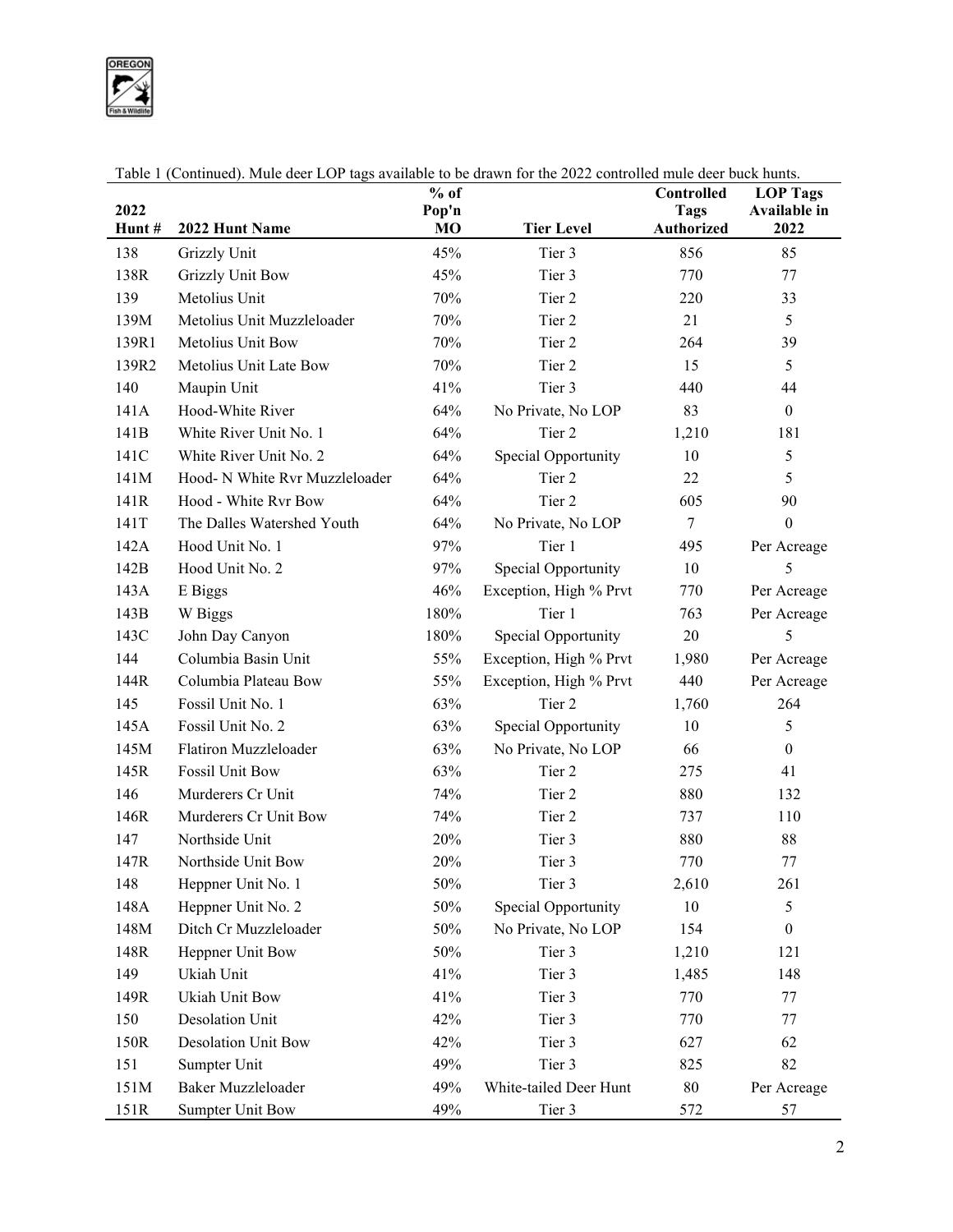OREGON

| 2022  |                                | $%$ of<br>Pop'n |                        | Controlled<br><b>Tags</b> | <b>LOP Tags</b><br><b>Available in</b> |
|-------|--------------------------------|-----------------|------------------------|---------------------------|----------------------------------------|
| Hunt# | 2022 Hunt Name                 | M <sub>O</sub>  | <b>Tier Level</b>      | <b>Authorized</b>         | 2022                                   |
| 152A  | Starkey                        | 44%             | Tier 3                 | 385                       | 38                                     |
| 152M  | Grande Ronde Muzzleloader      | 44%             | White-tailed Deer Hunt | 517                       | Per Acreage                            |
| 152R  | <b>Starkey Unit Bow</b>        | 44%             | Tier 3                 | 770                       | 77                                     |
| 153   | Catherine Cr Unit              | 80%             | Tier 1                 | 276                       | Per Acreage                            |
| 153R  | Catherine Cr Unit Bow          | 80%             | Tier 1                 | 495                       | Per Acreage                            |
| 154A  | E Mt Emily                     | 67%             | Exception, High % WTD  | 109                       | Per Acreage                            |
| 154B  | W Mt Emily                     | 67%             | Exception, High % WTD  | 385                       | Per Acreage                            |
| 154C  | Mt Emily Unit                  | 67%             | Special Opportunity    | 10                        | 5                                      |
| 154R  | N Blue Mtns Bow                | 67%             | Exception, High % WTD  | 440                       | Per Acreage                            |
| 155   | Walla Walla Unit               | 60%             | Tier 2                 | 218                       | 32                                     |
| 156   | Wenaha Unit                    | 28%             | Tier 3                 | 385                       | 38                                     |
| 157   | Sled Springs Unit              | 27%             | Tier 3                 | 1,650                     | 165                                    |
| 157A  | Lower Wallowa Valley           | 27%             | White-tailed Deer Hunt | 55                        | Per Acreage                            |
| 157M  | Sled Springs Unit Muzzleloader | 27%             | White-tailed Deer Hunt | 242                       | Per Acreage                            |
| 157R  | Sled Springs Unit Bow          | 27%             | Tier 3                 | 193                       | 19                                     |
| 158   | Chesnimnus Unit                | 43%             | Tier 3                 | 440                       | 44                                     |
| 158R  | Chesnimnus Unit Bow            | 43%             | Tier 3                 | 231                       | 23                                     |
| 159   | Snake Rvr Unit                 | 30%             | Tier 3                 | 330                       | 33                                     |
| 159R  | <b>Snake Rvr Unit Bow</b>      | 30%             | Tier 3                 | 132                       | 13                                     |
| 160   | Minam Unit                     | 16%             | Tier 3                 | 495                       | 49                                     |
| 160R  | Minam Unit Bow                 | 16%             | Tier 3                 | 138                       | 13                                     |
| 161   | Imnaha Unit                    | 17%             | Tier 3                 | 825                       | 82                                     |
| 161R  | Imnaha Unit Bow                | 17%             | Tier 3                 | 308                       | 30                                     |
| 162   | Pine Cr Unit                   | 56%             | Tier 3                 | 193                       | 19                                     |
| 162R  | Pine Cr Unit Bow               | 56%             | Tier 3                 | 374                       | 37                                     |
| 163   | Keating Unit                   | 44%             | Tier 3                 | 330                       | 33                                     |
| 163R  | Keating Unit Bow               | 44%             | Tier 3                 | 275                       | 27                                     |
| 164   | Lookout Mtn Unit               | 66%             | Tier 2                 | 214                       | 32                                     |
| 164R  | Lookout Mtn Unit Bow           | 66%             | Tier 2                 | 154                       | 23                                     |
| 165   | Beulah Unit                    | 49%             | Tier 3                 | 1,210                     | 121                                    |
| 165R1 | Beulah Unit Bow                | 49%             | Tier 3                 | 440                       | 44                                     |
| 165R2 | Beulah Unit Late Bow           | 49%             | Special Opportunity    | 15                        | 5                                      |
| 166   | Malheur Rvr Unit               | 52%             | Tier 3                 | 1,045                     | 104                                    |
| 166M  | N Malheur Muzzleloader         | 52%             | Tier 3                 | 44                        | 5                                      |
| 166R  | Malheur Rvr Unit Bow           | 52%             | Tier 3                 | 440                       | 44                                     |
| 167   | Owyhee Unit                    | 51%             | Tier 3                 | 270                       | 27                                     |
| 167A  | NE Owyhee                      | 51%             | Exception, High % Prvt | $88\,$                    | Per Acreage                            |

Table 1 (Continued). Mule deer LOP tags available to be drawn for the 2022 controlled mule deer buck hunts.